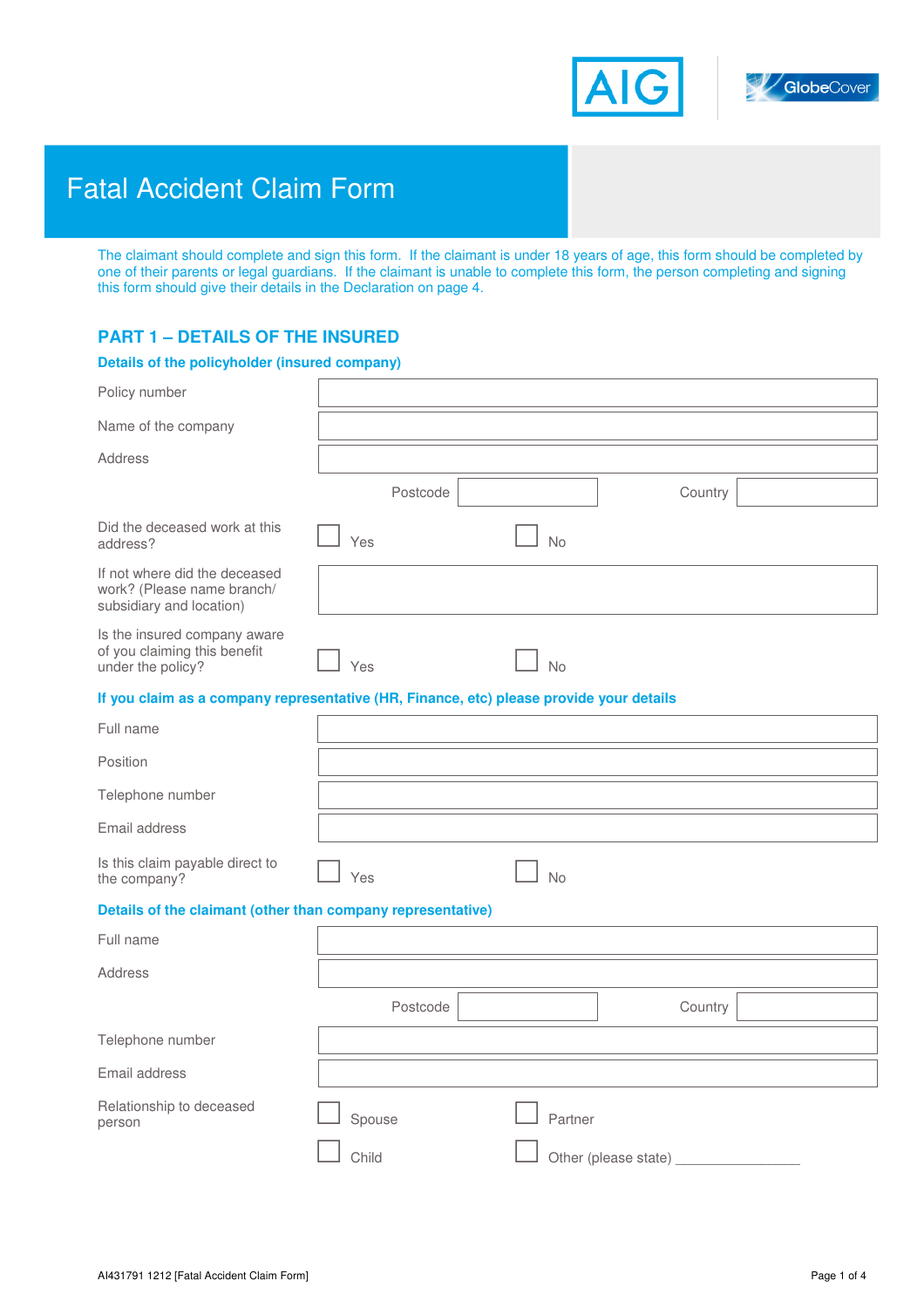## **Details of the deceased person**

| Full name                                                                                              |                      |                       |         |                      |
|--------------------------------------------------------------------------------------------------------|----------------------|-----------------------|---------|----------------------|
| Address                                                                                                |                      |                       |         |                      |
|                                                                                                        | Postcode             |                       | Country |                      |
| Date of birth                                                                                          |                      |                       |         |                      |
| Occupation                                                                                             |                      |                       |         |                      |
| Relationship to policyholder                                                                           |                      |                       |         |                      |
|                                                                                                        | Employee             | Spouse of an employee | Visitor |                      |
|                                                                                                        | Contractor           | Child of an employee  |         | Other (please state) |
| If the deceased person is a spouse or child of an<br>employee, please provide the name of the employee |                      |                       |         |                      |
| <b>PART 2 - DETAILS OF THE CLAIM</b>                                                                   |                      |                       |         |                      |
| Details of the trip (only if the accident occurred during travel)                                      |                      |                       |         |                      |
| Travel destination                                                                                     | From                 |                       | To      |                      |
| Scheduled dates of the trip                                                                            | From                 |                       | To      |                      |
| Travel order number (if applicable)                                                                    |                      |                       |         |                      |
| Reason for travel                                                                                      | <b>Business trip</b> | Leisure               |         | Long term secondment |
| Country where accident occurred                                                                        |                      |                       |         |                      |
| <b>Details of the accident</b>                                                                         |                      |                       |         |                      |
| Date/time of accident                                                                                  |                      |                       |         |                      |
| Description of accident                                                                                |                      |                       |         |                      |
| Place of accident                                                                                      |                      |                       |         |                      |
| <b>Reporting the accident</b>                                                                          |                      |                       |         |                      |
| Was the accident reported to<br>the police?                                                            | Yes                  | <b>No</b>             |         |                      |
| Police station address (if<br>applicable)                                                              |                      |                       |         |                      |
| Officer's name and serial number                                                                       |                      |                       |         |                      |
| <b>Details of witnesses</b>                                                                            |                      |                       |         |                      |
|                                                                                                        | <b>Witness 1</b>     |                       |         | <b>Witness 2</b>     |
| Name                                                                                                   |                      |                       |         |                      |
| Address                                                                                                |                      |                       |         |                      |
| Postcode                                                                                               |                      |                       |         |                      |
| Daytime phone number                                                                                   |                      |                       |         |                      |
| Home phone number                                                                                      |                      |                       |         |                      |
| Mobile number                                                                                          |                      |                       |         |                      |
| Email address                                                                                          |                      |                       |         |                      |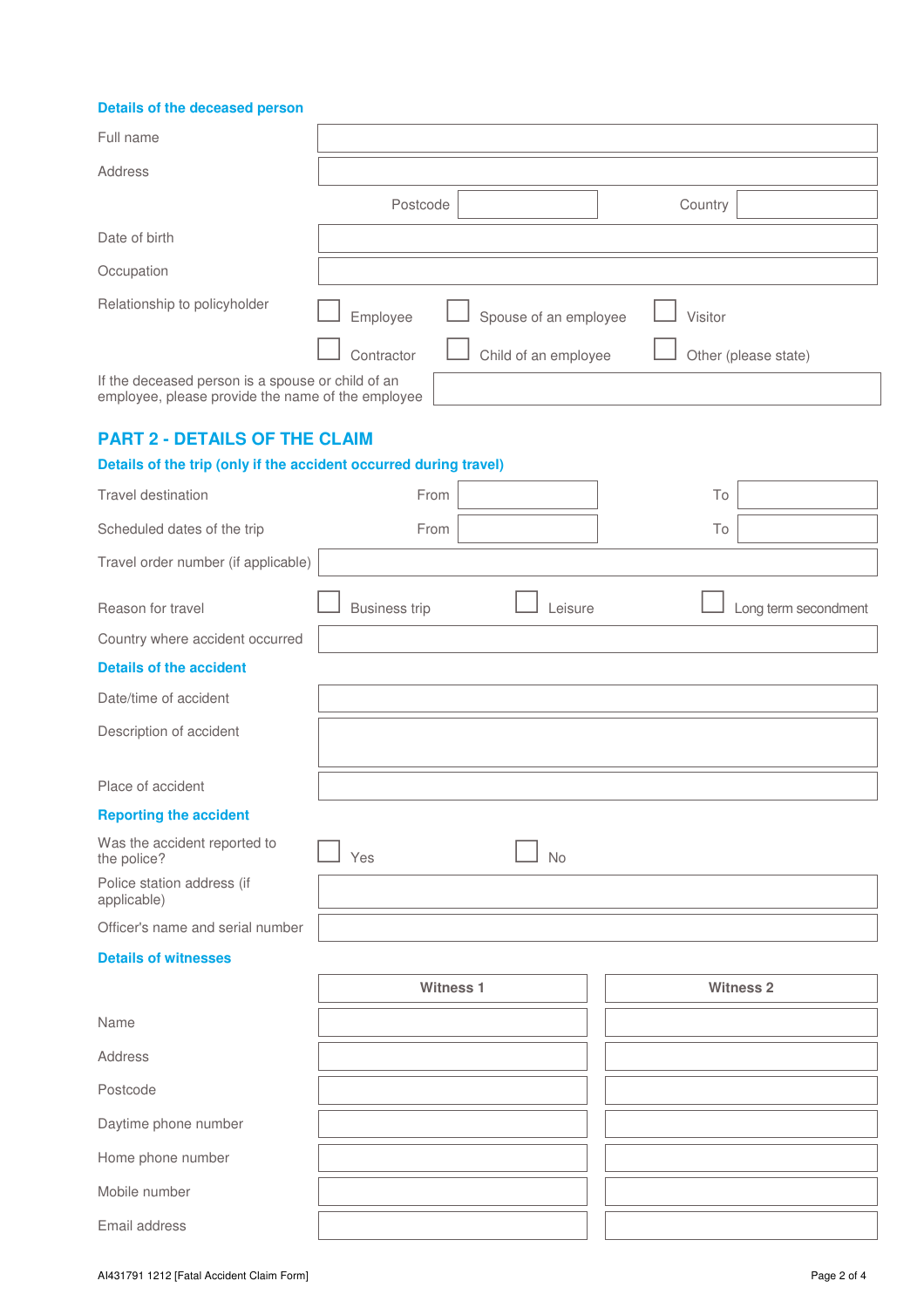#### **Details of employment and income**

| At the time of the accident, was<br>the deceased      | Employed  | Self-employed | Not employed |
|-------------------------------------------------------|-----------|---------------|--------------|
|                                                       | Full-time | Part-time     |              |
| Name of employer                                      |           |               |              |
| Address of employer                                   |           |               |              |
| Occupation/job title                                  |           |               |              |
| State annual income (basic salary<br>without bonuses) |           |               |              |

# **PART 3 – PAYMENT DETAILS**

#### **Please complete if a payment may be due**

| Do you require                                | Bank transfer | Cheque |
|-----------------------------------------------|---------------|--------|
| If cheque, make payment to                    |               |        |
| If bank transfer                              |               |        |
| Name of account holder                        |               |        |
| Name of the bank                              |               |        |
| Address of the bank                           |               |        |
| Account number                                |               |        |
| Sort code (UK only)                           |               |        |
| For international transfers only (outside UK) |               |        |

| <b>IBAN</b> (International bank account<br>number) |                |                  |  |
|----------------------------------------------------|----------------|------------------|--|
|                                                    | SWIFT/IBC Code | Account currency |  |

# **PART 4 - HOW WE USE PERSONAL INFORMATION**

American International Group UK Limited is committed to protecting the privacy of customers, claimants and other business contacts.

"Personal Information" identifies and relates to you or other individuals (e.g. your partner or other members of your family). If you provide Personal Information about another individual, you must (unless we agree otherwise) inform the individual about the content of this notice and our Privacy Policy and obtain their permission (where possible) for sharing of their Personal Information with us.

The types of Personal Information we may collect and why - Depending on our relationship with you, Personal Information collected may include: contact information, financial information and account details, credit reference and scoring information, sensitive information about health or medical conditions (collected with your consent where required by applicable law) as well as other Personal Information provided by you or that we obtain in connection with our relationship with you. Personal Information may be used for the following purposes:

- Insurance administration, e.g. communications, claims processing and payment
- Make assessments and decisions about the provision and terms of insurance and settlement of claims
- Assistance and advice on medical and travel matters
- Management of our business operations and IT infrastructure
- Prevention, detection and investigation of crime, e.g. fraud and money laundering
- Establishment and defence of legal rights
- Legal and regulatory compliance (including compliance with laws and regulations outside your country of residence)
- Monitoring and recording of telephone calls for quality, training and security purposes
- Marketing, market research and analysis

#### AI431791 1212 [Fatal Accident Claim Form] **Page 4** of 4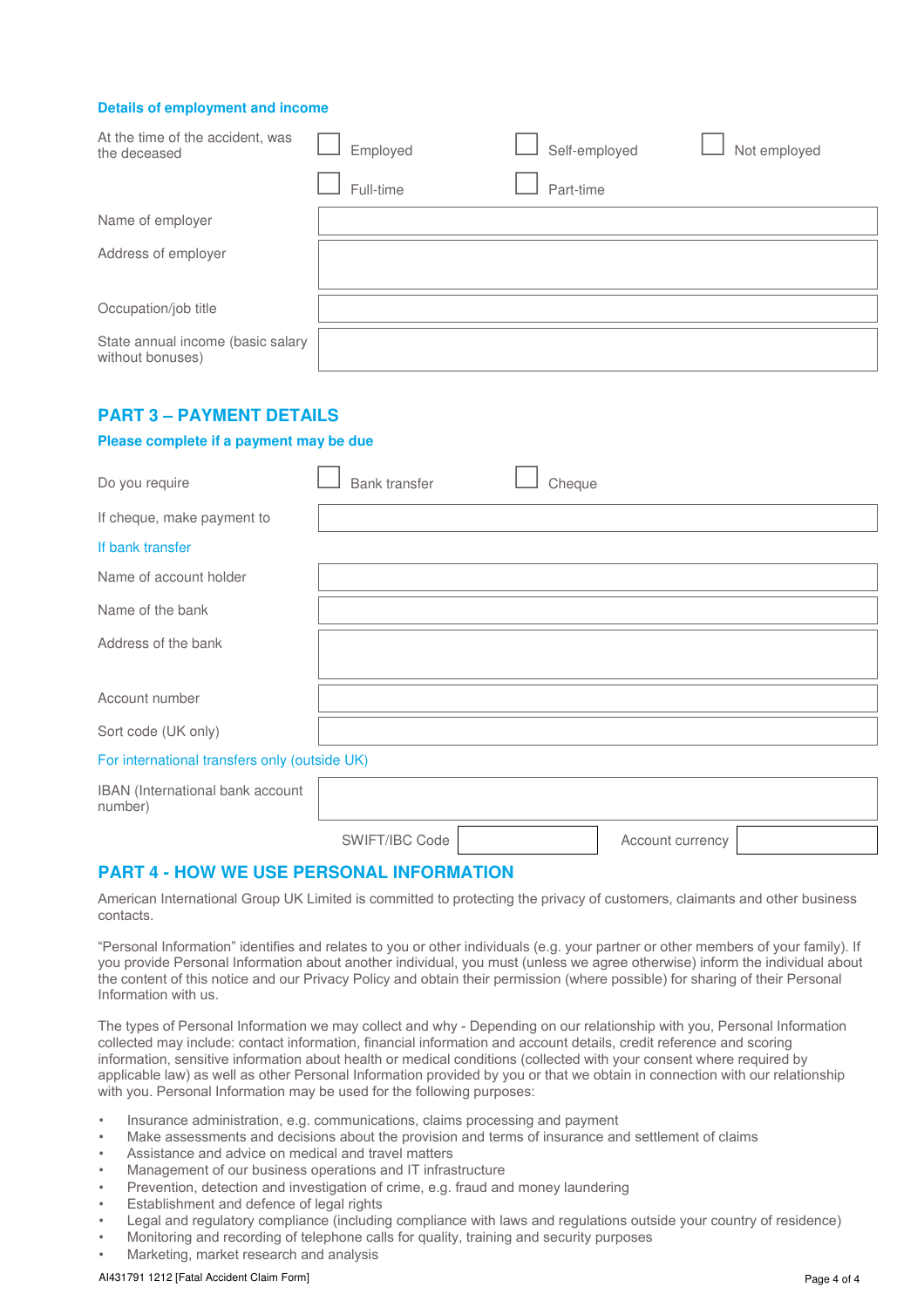**Sharing of Personal Information** - For the above purposes Personal Information may be shared with our group companies and third parties (such as brokers and other distribution parties, insurers and reinsurers, credit reference agencies, healthcare professionals and other service providers). Personal Information will be shared with other third parties (including government authorities) if required by laws or regulations. Personal Information (including details of injuries) may be recorded on claims registers shared with other insurers. We are required to register all third party claims for compensation relating to bodily injury to workers' compensation boards.

**International transfer -** Due to the global nature of our business, Personal Information may be transferred to parties located in other countries (including the United States, China, Mexico Malaysia, Philippines, Bermuda and other countries which may have a data protection regime which is different to that in your country of residence). When making these transfers, we will take steps to ensure that your Personal Information is adequately protected and transferred in accordance with the requirements of data protection law. Further information about international transfers is set out in our Privacy Policy (see below).

**Security of Personal Information** – Appropriate technical and physical security measures are used to keep your Personal Information safe and secure. When we provide Personal Information to a third party (including our service providers) or engage a third party to collect Personal Information on our behalf, the third party will be selected carefully and required to use appropriate security measures

**Your rights** – You have a number of rights under data protection law in connection with our use of Personal Information. These rights may only apply in certain circumstances and are subject to certain exemptions. These rights may include a right to access Personal Information, a right to correct inaccurate data, a right to erase data or suspend our use of data. These rights may also include a right to transfer your data to another organisation, a right to object to our use of your Personal Information, a right to request that certain automated decisions we make have human involvement, a right to withdraw consent and a right to complain to the data protection regulator. Further information about your rights and how you may exercise them is set out in full in our Privacy Policy (see below).

**Privacy Policy** - More details about your rights and how we collect, use and disclose your Personal Information can be found in our full Privacy Policy at: https://www.aig.co.uk/privacy-policy or you may request a copy by writing to: Data Protection Officer, American International Group UK Limited, The AIG Building, 58 Fenchurch Street, London EC3M 4AB or by email at: dataprotectionofficer.uk@aig.com.

# **PART 5 - DECLARATION**

I declare that the whole of the statements made and any other supplementary statements forming part of this claim are true in every respect and understand that a false declaration may invalidate my claim and could result in prosecution.

I give permission for my personal information to be used and shared in the ways described above. I confirm that I will not provide any personal information about another person without that person's permission.

| Protection of the process of consideration that forms (if we take a later cost). |  |
|----------------------------------------------------------------------------------|--|
| Date                                                                             |  |
| Signed                                                                           |  |

## **Details of the person completing the form (if not the claimant)**

| Full name                      |  |
|--------------------------------|--|
| Telephone                      |  |
| Email                          |  |
| Relationship to claimant       |  |
| Reason for completing the form |  |
| on behalf of the claimant      |  |

**Details of the next of kin or entity managing the estate of the deceased (if benefit not payable direct to company)** 

| Full name                |  |
|--------------------------|--|
| Company (if entity)      |  |
| Address                  |  |
| Telephone                |  |
| Email                    |  |
| Relationship to claimant |  |

**Please include the following documents** 

- **A certified copy of the death certificate or interim death certificate**
- **Police reports if applicable**
- **Proof of salary**